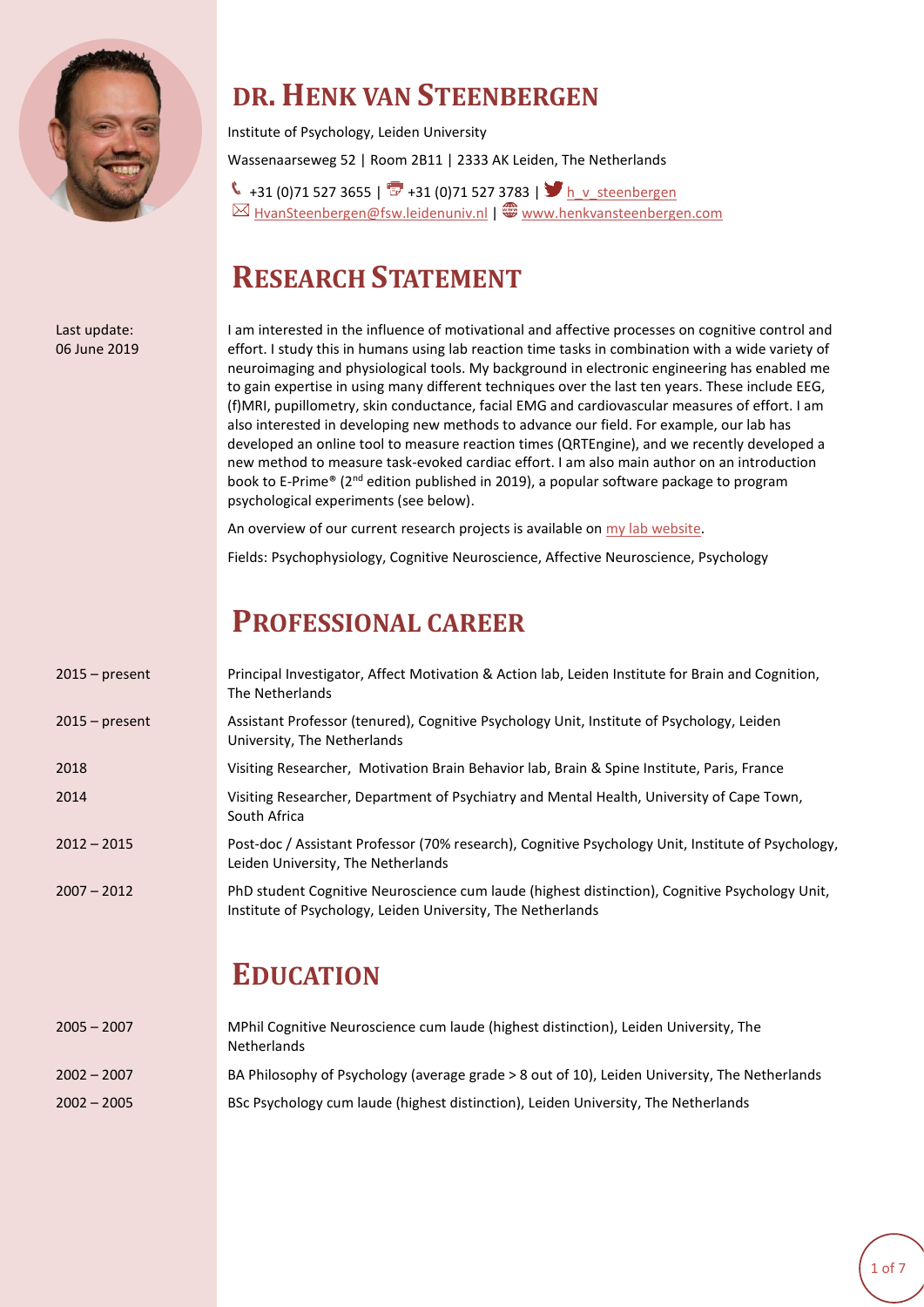|                  | <b>SUPERVISION OF PHD STUDENTS</b>                                                                                                                                                                            |
|------------------|---------------------------------------------------------------------------------------------------------------------------------------------------------------------------------------------------------------|
| $2013 - 2019$    | Janna Marie Bas-Hoogendam: Profiling neural endophenotypes of social anxiety using structural<br>and function MRI                                                                                             |
| $2012 - 2016$    | Mikael Kowal: Influence of cannabis on creativity and cognitive control                                                                                                                                       |
|                  | <b>SUPERVISION OF POSTDOCS</b>                                                                                                                                                                                |
| $2019$ – present | Dr. Floor van Meer: collaborative research project "Work hard, play hard: Neuropsychological<br>correlates and behavioural implications of hedonic compensation" with Lotte van Dillen and<br>Wilhelm Hofmann |
|                  | <b>MEMBER OF PHD COMMITTEES</b>                                                                                                                                                                               |
| $2013$ – present | Eefje Rondeel (2013; Radboud University Nijmegen); Rudy van den Brink (2017; Leiden<br>University); Lien De Saedeleer (2017; Ghent University); Hester Ruigendijk (2018; Free University<br>Amsterdam)        |
|                  | <b>TEACHING</b>                                                                                                                                                                                               |
| $2011$ – present | Instructor and course coordinator Research Master course "Experimentation I: Programming<br>Psychological Experiments"                                                                                        |
| $2012$ – present | Instructor and course coordinator Bachelor 3rd year course "Cognitive Neuroscience"                                                                                                                           |
| $2008 - present$ | Supervision of Bachelor theses                                                                                                                                                                                |
| $2011$ – present | Supervision of Master theses                                                                                                                                                                                  |
|                  | <b>DOCTODAL AND DOCT DOCTODAL TRAINING</b>                                                                                                                                                                    |

## **DOCTORAL AND POST-DOCTORAL TRAINING**

| $2015 - present$ | Workshops "E-Prime for researchers" (basic and advanced), Leiden University, The Netherlands.                                        |
|------------------|--------------------------------------------------------------------------------------------------------------------------------------|
| 2013.2014        | Workshops "Programming Psychological Experiments in E-Prime". Two-day workshops (basic and<br>advanced) at Ghent University, Belgium |

# **REVIEWING AND EDITORSHIPS**

| 2019             | Guest Editor Special Issue "Affect and Cognitive Control" for International Journal of<br>Psychophysiology                                                                                                                                                                                                                                                                                                                                                                                                                                                                            |
|------------------|---------------------------------------------------------------------------------------------------------------------------------------------------------------------------------------------------------------------------------------------------------------------------------------------------------------------------------------------------------------------------------------------------------------------------------------------------------------------------------------------------------------------------------------------------------------------------------------|
| $2018 - present$ | Consulting Editor for Social, Cognitive and Affective Neuroscience                                                                                                                                                                                                                                                                                                                                                                                                                                                                                                                    |
| $2017$ – present | Consulting Editor for Cognition & Emotion                                                                                                                                                                                                                                                                                                                                                                                                                                                                                                                                             |
| $2012$ – present | Reviewer for various professional journals, including: Acta Psychologica; Advances in Cognitive<br>Psychology; Anxiety, Stress & Coping; Biological Psychology; Cerebral Cortex; Cognition;<br>Cognition & Emotion; Cognitive, Affective, and Behavioral Neuroscience; Emotion; Experimental<br>Brain Research; Frontiers in Behavioral Neuroscience; Frontiers in Psychology; International<br>Journal of Psychophysiology; Journal of Cognitive Neuroscience; Journal of Experimental<br>Psychology: Learning, Memory, and Cognition; Memory and Cognition; Motivation and Emotion; |

....................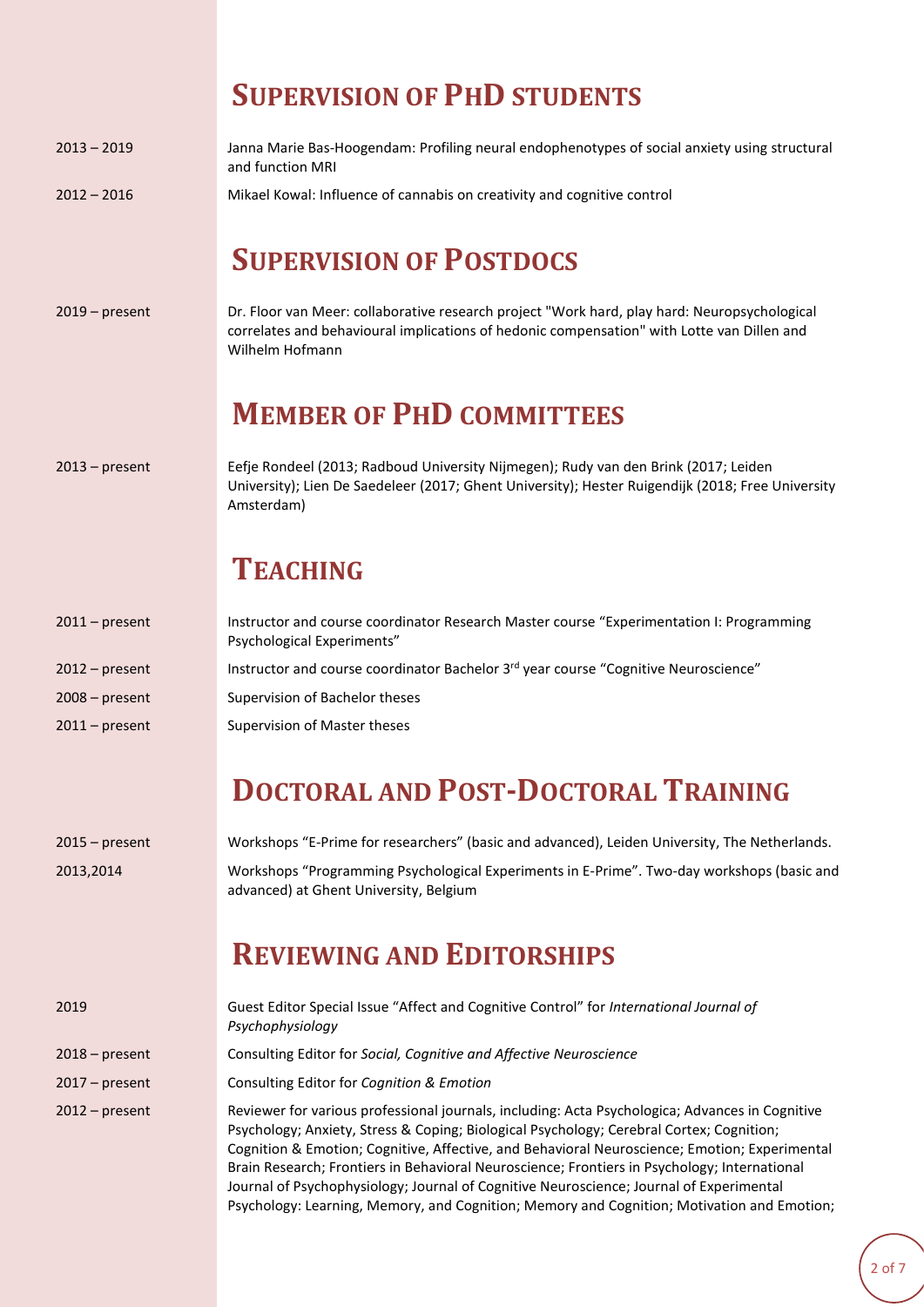PlosONE; Psychological Research; Psychonomic Bulletin & Review; Psychophysiology; Quarterly Journal of Experimental Psychology; Scientific Reports.

### **GRANTS AND AWARDS**

| 2018 | Open Research Area funding "Work hard, play hard. Neuropsychological correlates and<br>behavioural implications of hedonic compensation" (co-PI, with Lotte van Dillen and Wilhelm<br>Hofmann; 550,000 euros) |
|------|---------------------------------------------------------------------------------------------------------------------------------------------------------------------------------------------------------------|
| 2018 | Internal funding collaborative PET Dopamine imaging project (co-PI; 100,000 euros)                                                                                                                            |
| 2017 | Leiden University Fund / Gratama Fund (25,000 euros)                                                                                                                                                          |
| 2014 | Travel grant European and South African Research Network in Anxiety Disorders (EUSARNAD)<br>$(2,100$ euros)                                                                                                   |
| 2012 | Best presentation award NWO BCIA-Programmes for Excellence meeting, Utrecht                                                                                                                                   |
| 2011 | Best poster award NIMH IBSC Conference on "How do Executive Function and Emotion<br>Interact?", Boulder, Colorado, USA                                                                                        |
| 2011 | NIMH IBSC, Travel grant to visit annual conference in Boulder, USA                                                                                                                                            |
| 2009 | Leids Universiteits Fonds (LUF), Travel grant to visit SAN Conference New York                                                                                                                                |

#### **OTHER PROFESSIONAL ACTIVITIES**

| $2017 - 2018$    | Co-organizer Conference European Society for Cognitive and Affective Neuroscience (ESCAN)<br>2018, Leiden, The Netherlands                             |
|------------------|--------------------------------------------------------------------------------------------------------------------------------------------------------|
| $2017$ – present | Coordinator working group Developing Advanced Neuroscientific Methods, Faculty of Social and<br>Behavioral Sciences, Leiden University The Netherlands |
| $2016$ – present | Member of Steering Committee High Performance Computing Centre, Leiden University, The<br><b>Netherlands</b>                                           |
| $2016$ – present | Member of ICT Committee Faculty of Social and Behavioral Sciences, Leiden University, The<br><b>Netherlands</b>                                        |
| 2016             | Co-organizer Conference Consortium for European Research on Emotion (CERE) 2016, Leiden,<br>The Netherlands                                            |
| $2014$ – present | Key-user and coordinator high performance computer cluster, Faculty of Social and Behavioral<br>Sciences, Leiden University, The Netherlands           |
| $2008 - 2010$    | Member of Dutch Graduate Research Institute Cognitive Psychology EPOS Curriculum committee                                                             |
| $2008 - 2010$    | Member of Dutch Psychonomic Society (NVP) Web committee                                                                                                |
|                  |                                                                                                                                                        |

### **ACADEMIC BOOKS**

2019 Spapé M.M.\*, Verdonschot, R.G., & **van Steenbergen, H.**\* (2019) *The E-Primer: An introduction to creating psychological experiments in E-Prime; 2nd edition updated for E-Prime 3*. Leiden: Leiden University Press.

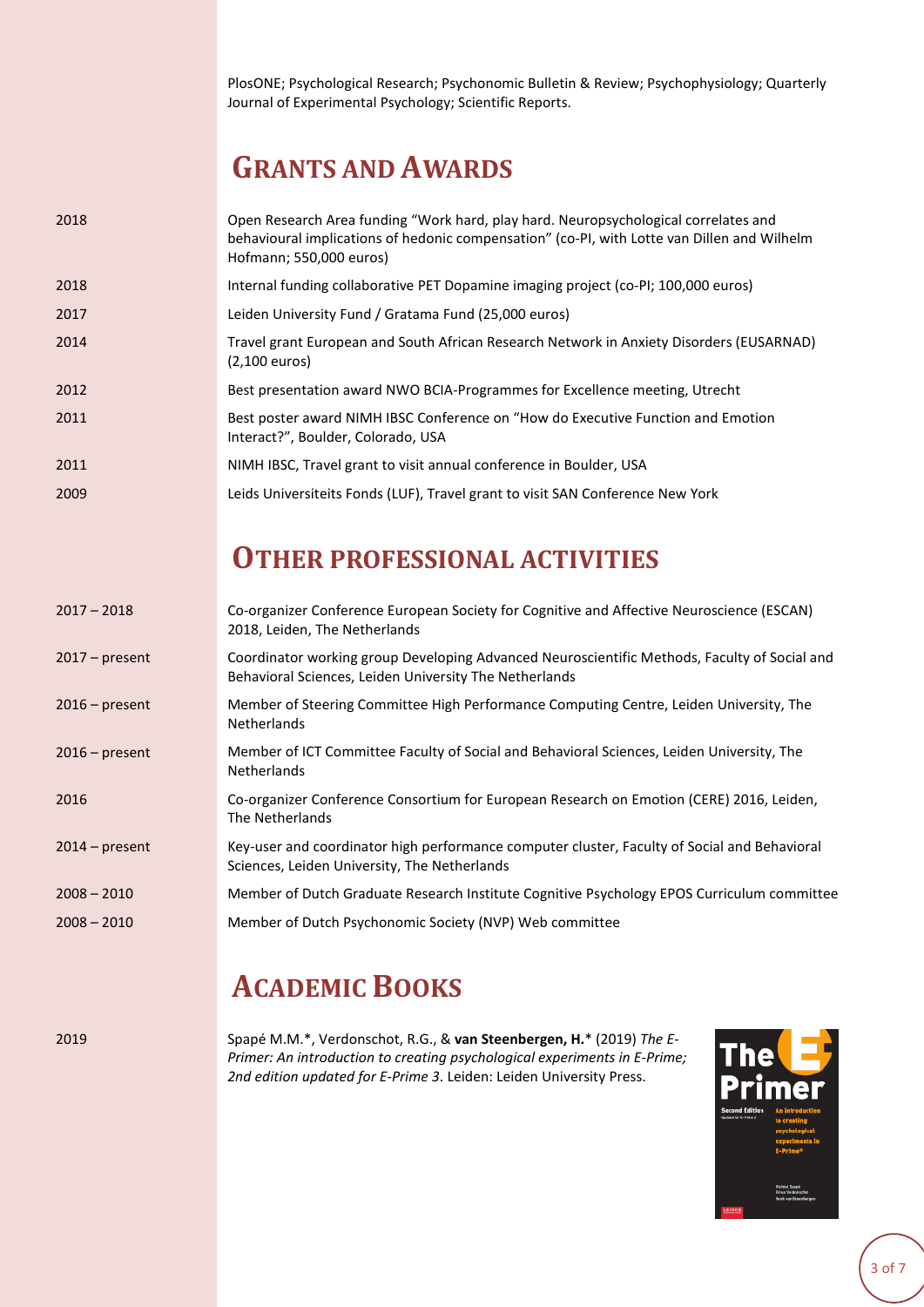2014 Spapé M.M.\*, Verdonschot, R.G., Van Dantzig, S., & **van Steenbergen, H.**\* (2014) *The E-Primer: An introduction to creating psychological experiments in E-Prime*. Leiden: Leiden University Press

\*) Main authors contributing equally

E-Prime, the software suite by Psychology Software Tools, is used for designing, developing and running custom psychological experiments. The E-Primer is the first introductory textbook to this software package. Aimed at students and researchers alike, many tutorials are provided to teach the reader how to develop experiments typical for the broad fields of psychological and cognitive science. Apart from explaining the basic structure of E-Prime and describing how it fits into daily scientific practice, this book also offers an introduction into programming using E-Prime's own E-Basic language. See also: [www.e-primer.com](http://www.e-primer.com/)

### **INTERNATIONAL TALKS**

Over the past ten years I have presented my work at international conferences (typically 1 or 2 times a year), including: Association for Psychological Science (APS) Convention; Consortium of European Research on Emotion (CERE) Conference; European Society for Cognitive and Affective Neuroscience (ESCAN) conference; European Society for Cognitive Psychology (ESCoP) Conference; International Convention of Psychological Science (ICPS); International Society for Research on Emotion (ISRE) Conference; Society for Psychophysiological Research (SPR) Annual Meeting; Society for the Study of Motivation (SSM) Annual Meeting.

In addition I have given invited talks at several institutes, including: Donders Institute, Nijmegen, The Netherlands; Ghent University, Belgium; Radboud University, Nijmegen, The Netherlands; University of Cape Town, South Africa; University of Amsterdam, The Netherlands; University of Wuerzburg, Germany.

### **PUBLICATION TRACK RECORD**

Number of publications: 47

Number of first-author publications: 22

Number of senior-author publications (PI, last and corresponding author): 4

For more details, see [my Google Scholar profile](https://scholar.google.nl/citations?user=WJl7gKcAAAAJ&hl=nl)

### **LIST OF PUBLICATIONS**

- 1. Langeslag, S.J.E.\* & **van Steenbergen, H.**\* (in press). [Cognitive](http://www.henkvansteenbergen.com/wp-content/uploads/2015/07/Langeslag-van-Steenbergen-2019-Cognitive-control-in-romantic-love_-The-roles-of-infatuation-and-attachment-sm.pdf) control in romantic love: The roles of infatuation and attachment in [interference](http://www.henkvansteenbergen.com/wp-content/uploads/2015/07/Langeslag-van-Steenbergen-2019-Cognitive-control-in-romantic-love_-The-roles-of-infatuation-and-attachment-sm.pdf) and adaptive cognitive control. *Cognition and Emotion.*
- 2. Bas-Hoogendam, J.M., **van Steenbergen, H.**, Tissier, R.L.M., van der Wee, N.J.A., & Westenberg, P.M. (in press). Altered [neurobiological](https://www.biologicalpsychiatrycnni.org/article/S2451-9022(19)30071-0/pdf) processing of unintentional social norm violations: a multiplex, [multigenerational](https://www.biologicalpsychiatrycnni.org/article/S2451-9022(19)30071-0/pdf) fMRI study on social anxiety endophenotypes. *Biological Psychiatry: Cognitive Neuroscience and Neuroimaging.*
- 3. **van Steenbergen, H.**\*, Eikemo, M.\*, & Leknes, S. (in press). The role of the opioid [system](http://www.henkvansteenbergen.com/wp-content/uploads/2015/07/van-Steenbergen-Eikemo-Leknes-2019-The-role-of-the-opioid-system-in-decision-making-and-cognitive-control.pdf) in decision making and [cognitive](http://www.henkvansteenbergen.com/wp-content/uploads/2015/07/van-Steenbergen-Eikemo-Leknes-2019-The-role-of-the-opioid-system-in-decision-making-and-cognitive-control.pdf) control: A review. *Cognitive, Affective, & Behavioral Neuroscience.* Preprint: <http://doi.org/10.17605/OSF.IO/WS9DR>
- 4. Spapé M.M.\*, Verdonschot, R.G., & **van Steenbergen, H.**\* (2019) *The E-Primer: An [introduction](http://www.henkvansteenbergen.com/wp-content/uploads/2019/05/The_E-Primer_An-introduction-to-creating-psychological-experiments-in-E-Prime_2nd-ed_Preview_compr.pdf) to creating [psychological](http://www.henkvansteenbergen.com/wp-content/uploads/2019/05/The_E-Primer_An-introduction-to-creating-psychological-experiments-in-E-Prime_2nd-ed_Preview_compr.pdf) experiments in E-Prime. Second edition updated for E-Prime 3.* Leiden: Leiden University Press. [www.e-primer.com](http://www.e-primer.com/)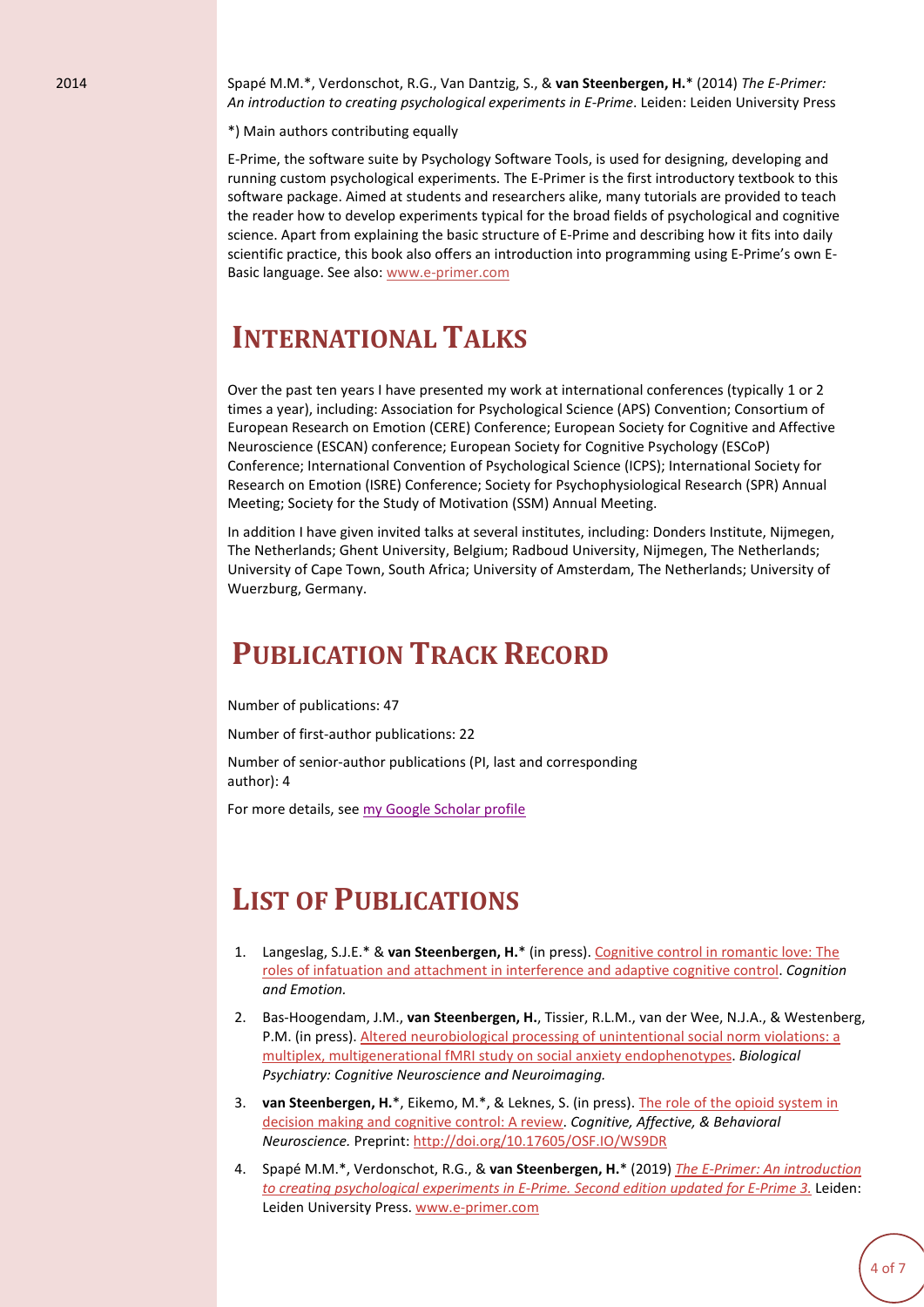- 5. Warren, C.M., Tona, K.D., Ouwerkerk, L., van Paridon, J., Poletiek, F., **van Steenbergen, H.**, Bosch, J.A., & Nieuwenhuis, S. (2019). The [neuromodulatory](http://www.sandernieuwenhuis.nl/pdfs/Warren_BrainStimulation.pdf) and hormonal effects of [transcutaneous](http://www.sandernieuwenhuis.nl/pdfs/Warren_BrainStimulation.pdf) vagus nerve stimulation as evidenced by salivary alpha amylase, salivary cortisol, pupil diameter, and the P3 [event-related](http://www.sandernieuwenhuis.nl/pdfs/Warren_BrainStimulation.pdf) potential. *Brain Stimulation, 12,* 635-642.
- 6. van der Wel, P. & **van Steenbergen, H.** (2018). Pupil dilation as an index of effort in [cognitive](http://www.henkvansteenbergen.com/wp-content/uploads/2015/07/van-der-Wel-van-Steenbergen-2018-Pupil-dilation-as-an-index-of-effort-in-cognitive-control-tasks-review.pdf) control tasks: A [review.](http://www.henkvansteenbergen.com/wp-content/uploads/2015/07/van-der-Wel-van-Steenbergen-2018-Pupil-dilation-as-an-index-of-effort-in-cognitive-control-tasks-review.pdf) *Psychonomic Bulletin & Review, 25*, 2005-2015.
- 7. Bas-Hoogendam, J.M., **van Steenbergen, H.**, Tissier, R.L.M., Houwing-Duistermaat, J.J., Westenberg, P.M., & van der Wee, N.J.A. (2018). [Subcortical](https://www.ebiomedicine.com/article/S2352-3964(18)30340-2/fulltext) brain volumes, cortical thickness and cortical surface area in families [genetically](https://www.ebiomedicine.com/article/S2352-3964(18)30340-2/fulltext) enriched for social anxiety disorder – a multiplex [multigenerational](https://www.ebiomedicine.com/article/S2352-3964(18)30340-2/fulltext) neuroimaging study. *EBioMedicine, 36*, 410-428.
- 8. Bas-Hoogendam, J.M., Harrewijn, A., Tissier, R.L.M., van der Molen, M., **van Steenbergen, H.**, van Vliet, I., Reichart, C., Houwing-Duistermaat, J., Slagboom, P.E., van der Wee, N., & Westenberg, P.M. (2018). The Leiden Family Lab study on Social Anxiety Disorder: a [multiplex,](https://onlinelibrary.wiley.com/doi/abs/10.1002/mpr.1616) [multigenerational](https://onlinelibrary.wiley.com/doi/abs/10.1002/mpr.1616) family study on neurocognitive endophenotypes. *International Journal of Methods in Psychiatric Research*, *27*, e1616.
- 9. van Dillen, L.F.\* & **van Steenbergen, H.**\* (2018) Tuning down the hedonic brain: [Working](http://www.henkvansteenbergen.com/wp-content/uploads/2015/07/van-Dillen-van-Steenbergen-2018-Tuning-Down-the-Hedonic-Brain.pdf) memory load reduces neural responses to [high-calorie](http://www.henkvansteenbergen.com/wp-content/uploads/2015/07/van-Dillen-van-Steenbergen-2018-Tuning-Down-the-Hedonic-Brain.pdf) food images in the nucleus [accumbens.](http://www.henkvansteenbergen.com/wp-content/uploads/2015/07/van-Dillen-van-Steenbergen-2018-Tuning-Down-the-Hedonic-Brain.pdf) *Cognitive, Affective, & Behavioral Neuroscience, 18*, 447-459.
- 10. Spruit, I.M., Wilderjans, T.M., & **van Steenbergen, H.** (2018). Heart work after errors: [Behavioral](http://www.henkvansteenbergen.com/wp-content/uploads/2018/02/Spruit-et-al.-2018-Heart-work-after-errors_Behavioral-adjustment-following-error-commission-involves-cardiac.pdf) adjustment following error [commission](http://www.henkvansteenbergen.com/wp-content/uploads/2018/02/Spruit-et-al.-2018-Heart-work-after-errors_Behavioral-adjustment-following-error-commission-involves-cardiac.pdf) involves cardiac effort. *Cognitive, Affective, & Behavioral Neuroscience, 18,* 375-388.
- 11. Bas-Hoogendam, J.M., **van Steenbergen, H.**, Kreuk, T., van der Wee, N.J.A., & Westenberg, P.M. (2018). Not intended, still [embarrassed:](http://www.europsy-journal.com/article/S0924-9338(18)30071-3/fulltext) social anxiety modulates the experience of [unintentional](http://www.europsy-journal.com/article/S0924-9338(18)30071-3/fulltext) social norm violations. *European Psychiatry, 52,* 15-21.
- 12. Bas-Hoogendam, J.M.\*, **van Steenbergen, H.**\* , Pannekoek, J.N., Fouche, J.-P., Lochner, C., Hattingh, C.J., Roelofs, K., Furmark, T., Månsson, K.N.T., Frick, A., Engman, J., Boraxbekk, C.-J., Carlbring, P., Andersson, G., Fredrikson, M., Straube, T., Peterburs, J., Klumpp, H., Phan, K.L., Cremers, H.R., Stein, D.J., & van der Wee, N.J.A. (2017). Voxel-based [morphometry](http://www.henkvansteenbergen.com/wp-content/uploads/2017/10/Bas-Hoogendam-van-Steenbergen-et-al.-2017-Voxel-Based-Morphometry-Multi-Center-Mega-Analysis-of-Brain-Structure-in-Social-Anxiety-Disorder.pdf) multi-center [mega-analysis](http://www.henkvansteenbergen.com/wp-content/uploads/2017/10/Bas-Hoogendam-van-Steenbergen-et-al.-2017-Voxel-Based-Morphometry-Multi-Center-Mega-Analysis-of-Brain-Structure-in-Social-Anxiety-Disorder.pdf) of brain structure in social anxiety disorder. *NeuroImage: Clinical, 16,* 678-688.
- 13. van Peer, J.M.\*, Enter, D.\*, **van Steenbergen, H.**, Spinhoven, P., & Roelofs, K. (2017). [Exogenous](http://www.henkvansteenbergen.com/wp-content/uploads/2017/09/van-Peer-Enter-et-al.-2017-Exogenous-Testosterone-Affects-Early-Threat-Processing-in-Socially-Anxious-and-Healthy-Women.pdf) [testosterone](http://www.henkvansteenbergen.com/wp-content/uploads/2017/09/van-Peer-Enter-et-al.-2017-Exogenous-Testosterone-Affects-Early-Threat-Processing-in-Socially-Anxious-and-Healthy-Women.pdf) affects early threat processing in socially anxious and healthy women. *Biological Psychology*, *129,* 82-89.
- 14. Kuipers, M., Richter, M., Scheepers, D., Immink, M., Sjak-Shie, E., & **van Steenbergen, H.** (2017). How effortful is cognitive control? Insights from a novel method measuring [single-trial](http://www.henkvansteenbergen.com/wp-content/uploads/2015/07/Kuipers_ea_How-effortful-is-cognitive-control_Insights-from-a-novel-method-measuring-single-trial-evoked-beta-adrenergic.pdf) evoked [beta-adrenergic](http://www.henkvansteenbergen.com/wp-content/uploads/2015/07/Kuipers_ea_How-effortful-is-cognitive-control_Insights-from-a-novel-method-measuring-single-trial-evoked-beta-adrenergic.pdf) cardiac reactivity. *International Journal of Psychophysiology*, *119*, 87- 92.
- 15. **van Steenbergen, H.**, Watson, P., Wiers, R.W., Hommel, B., & de Wit, S. (2017). [Dissociable](http://www.henkvansteenbergen.com/wp-content/uploads/2015/07/van-Steenbergen-et-al.-2017-Dissociable-corticostriatal-circuits-underlie-goal-directed-versus-cue-elicited-habitual-food-seeking-after-satiation.pdf) [corticostriatal](http://www.henkvansteenbergen.com/wp-content/uploads/2015/07/van-Steenbergen-et-al.-2017-Dissociable-corticostriatal-circuits-underlie-goal-directed-versus-cue-elicited-habitual-food-seeking-after-satiation.pdf) circuits underlie goal-directed versus cue-elicited habitual food seeking after satiation: Evidence from a [multimodal](http://www.henkvansteenbergen.com/wp-content/uploads/2015/07/van-Steenbergen-et-al.-2017-Dissociable-corticostriatal-circuits-underlie-goal-directed-versus-cue-elicited-habitual-food-seeking-after-satiation.pdf) MRI study. *European Journal of Neuroscience, 46*, 1815– 1827.
- 16. **van Steenbergen, H.**, Warren, C.M., Kühn, S., de Wit, S., Wiers, R.W., & Hommel, B. (2017). [Representational](http://www.henkvansteenbergen.com/wp-content/uploads/2015/07/van-Steenbergen-et-al.-2017-Representational-precision-in-visual-cortex-reveals-outcome-and-reward.pdf) precision in visual cortex reveals outcome encoding and reward modulation during action [preparation.](http://www.henkvansteenbergen.com/wp-content/uploads/2015/07/van-Steenbergen-et-al.-2017-Representational-precision-in-visual-cortex-reveals-outcome-and-reward.pdf) *NeuroImage*, *157*, 415-428.
- 17. Bas-Hoogendam, J.M., **van Steenbergen, H.**, Kreuk, T., van der Wee, N.J.A., & Westenberg, P.M. (2017). How [embarrassing!](http://journals.plos.org/plosone/article?id=10.1371/journal.pone.0176326) The behavioral and neural correlates of processing social norm [violations.](http://journals.plos.org/plosone/article?id=10.1371/journal.pone.0176326) *PLoS ONE*, *12*, e0176326.
- 18. **van Steenbergen, H.**, Weissman, D., Stein, D.J., Malcolm-Smith, S., & van Honk, J. (2017). [More](http://www.henkvansteenbergen.com/wp-content/uploads/2015/07/van-Steenbergen-et-al.-2017-More-pain-more-gain-Blocking-the-opioid-system-boosts-adaptive-cognitive-control.pdf) pain, more gain: Blocking the opioid system boosts adaptive [cognitive](http://www.henkvansteenbergen.com/wp-content/uploads/2015/07/van-Steenbergen-et-al.-2017-More-pain-more-gain-Blocking-the-opioid-system-boosts-adaptive-cognitive-control.pdf) [control.](http://www.henkvansteenbergen.com/wp-content/uploads/2015/07/van-Steenbergen-et-al.-2017-More-pain-more-gain-Blocking-the-opioid-system-boosts-adaptive-cognitive-control.pdf) *Psychoneuroendocrinology, 80*, 99-103.
- 19. **van Steenbergen, H.**\* & Bocanegra, B.R.\* (2016). Promises and pitfalls of [web-based](http://www.henkvansteenbergen.com/wp-content/uploads/2015/07/van-Steenbergen-Bocanegra-2015-Promises-and-pitfalls-of-web-based-experimentation-in-the-advance-of-replicable-psychological-science.pdf) [experimentation](http://www.henkvansteenbergen.com/wp-content/uploads/2015/07/van-Steenbergen-Bocanegra-2015-Promises-and-pitfalls-of-web-based-experimentation-in-the-advance-of-replicable-psychological-science.pdf) in the advance of replicable psychological science. A reply to Plant. *Behavior Research Methods, 48*, 1713–1717.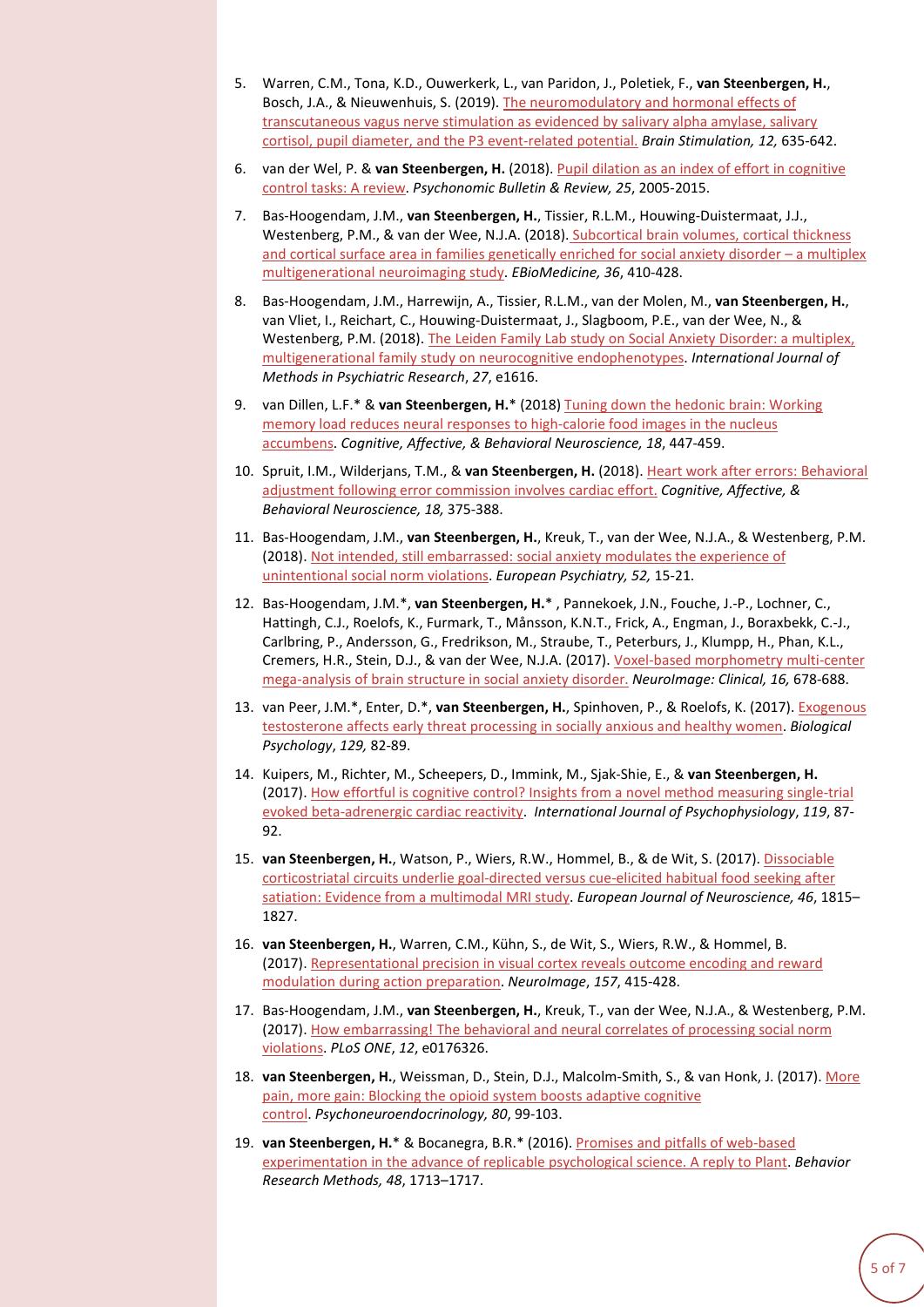- 20. Kowal, M.A., **van Steenbergen, H.**, Colzato, L.C., Hazekamp, A., van der Wee, N., Manai, M., Durieux, J., & Hommel, B. (2015). [Dose-dependent](http://www.sciencedirect.com/science/article/pii/S0924977X15002461) effects of cannabis on the neural correlates of error [monitoring](http://www.sciencedirect.com/science/article/pii/S0924977X15002461) in regular cannabis users. *European Neuropsychopharmacology, 25*, 1943- 1953.
- 21. Watson, P., **van Steenbergen, H.**, de Wit, S., Wiers, R.W., & Hommel, B. (2015). Limits of [action](http://bernhard-hommel.eu/Ideomotor_WatsonetAl.pdf)outcome [acquisition.](http://bernhard-hommel.eu/Ideomotor_WatsonetAl.pdf) *Brain Research*, *1626*, 45-53*.*
- 22. Barnhoorn, J., Haasnoot, E., Bocanegra, B.R., & **van Steenbergen, H.** (2015). [QRTEngine:](http://www.henkvansteenbergen.com/wp-content/uploads/2015/07/Barnhoorn-et-al.-2015-QRTEngine-An-Easy-Solution-for-Running-Online-Reaction-Time-Experiments-Using-Qualtrics.pdf) An easy solution for running online reaction time [experiments](http://www.henkvansteenbergen.com/wp-content/uploads/2015/07/Barnhoorn-et-al.-2015-QRTEngine-An-Easy-Solution-for-Running-Online-Reaction-Time-Experiments-Using-Qualtrics.pdf) using Qualtrics. *Behavior Research Methods*, *47*, 918-929. [www.qrtengine.com](http://www.qrtengine.com/)
- 23. Rondeel, E.W.M., **van Steenbergen, H.**, Holland, R.W., & van Knippenberg, A. (2015). A [closer](http://journal.frontiersin.org/article/10.3389/fnhum.2015.00494/abstract) look at cognitive control: [Differences](http://journal.frontiersin.org/article/10.3389/fnhum.2015.00494/abstract) in resource allocation during updating, inhibition and switching as revealed by [pupillometry.](http://journal.frontiersin.org/article/10.3389/fnhum.2015.00494/abstract) *Frontiers in Human Neuroscience*, *9*:494.
- 24. **van Steenbergen, H.**, Band, G.P.H., & Hommel, B. (2015). Does conflict help or hurt [cognitive](http://journal.frontiersin.org/article/10.3389/fpsyg.2015.00974/abstract) control? Initial evidence for an inverted U-shape [relationship](http://journal.frontiersin.org/article/10.3389/fpsyg.2015.00974/abstract) between perceived task difficulty and conflict [adaptation.](http://journal.frontiersin.org/article/10.3389/fpsyg.2015.00974/abstract) *Frontiers in Psychology*, *6*:974.
- 25. Bas-Hoogendam, J.M.\*, Andela, C.D.\*, van der Werff, S.J.A., Pannekoek, N., **van Steenbergen, H.**, Meijer, O.C., van Buchem, M.A., Rombouts, S.A.R.B., van der Mast, R.C., Biermasz, N.R., van der Wee, N.J.A., & Pereira, A.M. (2015). Altered neural [processing](http://www.sciencedirect.com/science/article/pii/S030645301500181X) of emotional faces in remitted [Cushing's](http://www.sciencedirect.com/science/article/pii/S030645301500181X) disease. *Psychoneuroendocrinology*, *59*, 134-146.
- 26. **van Steenbergen, H.**, Band, G.P.H., Hommel, B., Rombouts, S.A.R.B., & Nieuwenhuis, S. (2015). Hedonic hotspots regulate [cingulate-driven](http://www.henkvansteenbergen.com/wp-content/uploads/Papers/van-Steenbergen-et-al.-2015-Hedonic-hotspots-regulate-cingulate-driven-adaptation-to-cognitive-demands.pdf) adaptation to cognitive demands. *Cerebral Cortex*, *25*, 1746-1756.
- 27. **van Steenbergen, H.**, Haasnoot, E, Bocanegra, B.R., Berretty, E.W., & Hommel, B. (2015). Practice explains abolished [behavioural](http://www.henkvansteenbergen.com/wp-content/uploads/Papers/van-Steenbergen-et-al.-2015-Practice-explains-abolished-behavioural-adaptation-after-human-dorsal-anterior-cingulate-cortex-lesions.pdf) adaptation after human dorsal anterior [cingulate](http://www.henkvansteenbergen.com/wp-content/uploads/Papers/van-Steenbergen-et-al.-2015-Practice-explains-abolished-behavioural-adaptation-after-human-dorsal-anterior-cingulate-cortex-lesions.pdf) cortex lesions. *Scientific Reports*, *5*:9721.
- 28. Kowal, M.A., Hazekamp, A., Colzato, L.C., **van Steenbergen, H.**, van der Wee, N., Durieux, J., Manai, M., & Hommel, B. (2015). Cannabis and [creativity:](http://bernhard-hommel.eu/Kowal-et-al.-Psychopharmacology.pdf) highly potent cannabis impairs [divergent](http://bernhard-hommel.eu/Kowal-et-al.-Psychopharmacology.pdf) thinking in regular cannabis users. *Psychopharmacology*, *232*, 1123-1134.
- 29. **van Steenbergen, H.** (2015). Affective modulation of cognitive control: A [biobehavioral](http://www.henkvansteenbergen.com/wp-content/uploads/Papers/van-Steenbergen-2014-Affective-Modulation-of-Cognitive-Control-A-Biobehavioral-Perspective.pdf) [perspective.](http://www.henkvansteenbergen.com/wp-content/uploads/Papers/van-Steenbergen-2014-Affective-Modulation-of-Cognitive-Control-A-Biobehavioral-Perspective.pdf) In G. Gendolla, M. Tops, S. Koole (Eds.) *Handbook of Biobehavioral Approaches to Self-Regulation* (pp. 89-107). Springer.
- 30. Spapé M.M.\*, Verdonschot, R.G., Van Dantzig, S., & **van Steenbergen, H.**\* (2014) *The [E-Primer:](http://www.henkvansteenbergen.com/wp-content/uploads/Papers/The-E-Primer_-An-introduction-to-creating-psychological-experiments-in-E-Prime-PREVIEW.pdf) An introduction to creating [psychological](http://www.henkvansteenbergen.com/wp-content/uploads/Papers/The-E-Primer_-An-introduction-to-creating-psychological-experiments-in-E-Prime-PREVIEW.pdf) experiments in E-Prime.* Leiden: Leiden University Press. [www.e-primer.com](http://www.e-primer.com/)
- 31. Hengstler, M., Holland, R.W., **van Steenbergen, H.**, van Knippenberg, A. (2014). The [influence](http://www.henkvansteenbergen.com/wp-content/uploads/Papers/Hengstler-et-al.-2014-The-Influence-of-Approach-Avoidance-Motivational-Orientation-on-Conflict-Adaptation.pdf) of [approach-avoidance](http://www.henkvansteenbergen.com/wp-content/uploads/Papers/Hengstler-et-al.-2014-The-Influence-of-Approach-Avoidance-Motivational-Orientation-on-Conflict-Adaptation.pdf) motivational orientation on conflict adaptation. *Cognitive, Affective, & Behavioral Neuroscience, 14*, 548-560*.*
- 32. **van Steenbergen, H.**, Langeslag, S.J.E., Band, G.P.H., & Hommel, B. (2014). Reduced [cognitive](http://www.henkvansteenbergen.com/wp-content/uploads/Papers/Van-Steenbergen-et-al.-2014-Reduced-cognitive-control-in-passionate-lovers.pdf) control in [passionate](http://www.henkvansteenbergen.com/wp-content/uploads/Papers/Van-Steenbergen-et-al.-2014-Reduced-cognitive-control-in-passionate-lovers.pdf) lovers. *Motivation and Emotion*, *38*, 444-450.
- 33. Brown, S.B.R.E, **van Steenbergen, H.**, Kedar, T., Nieuwenhuis, S. (2014). Effects of [arousal](http://journal.frontiersin.org/Journal/10.3389/fnhum.2014.00023/abstract) on cognitive control: Empirical tests of the [conflict-modulated](http://journal.frontiersin.org/Journal/10.3389/fnhum.2014.00023/abstract) Hebbian-learning [hypothesis.](http://journal.frontiersin.org/Journal/10.3389/fnhum.2014.00023/abstract) *Frontiers in Human Neuroscience,* 8:23.
- 34. **van Steenbergen, H.** & Band, G.P.H. (2013). Pupil [dilation](http://www.frontiersin.org/Human_Neuroscience/10.3389/fnhum.2013.00215/abstract) in the Simon task as a marker of conflict [processing.](http://www.frontiersin.org/Human_Neuroscience/10.3389/fnhum.2013.00215/abstract) *Frontiers in Human Neuroscience, 7*:215.
- 35. Bruyneel, L., **van Steenbergen, H.**, Band, G.P.H., Hommel, B., De Raedt, R., & Koster, E.H.W. (2013). Happy but still focused: Failures to find evidence for a [mood-induced](http://www.henkvansteenbergen.com/wp-content/uploads/Papers/Bruyneel,-van-Steenbergen,-et-al.-2013-Happy-but-still-focused.pdf) widening of visual [attention.](http://www.henkvansteenbergen.com/wp-content/uploads/Papers/Bruyneel,-van-Steenbergen,-et-al.-2013-Happy-but-still-focused.pdf) *PsychologicalResearch, 77*, 320-332.
- 36. Kowal, M.A., Hazekamp, A., Colzato, L.C., **van Steenbergen, H.**, & Hommel, B. (2013). Modulation of cognitive and emotional processing by [cannabidiol:](http://www.frontiersin.org/Human_Neuroscience/10.3389/fnhum.2013.00147/full) the role of the anterior [cingulate](http://www.frontiersin.org/Human_Neuroscience/10.3389/fnhum.2013.00147/full) cortex. *Frontiers in Human Neuroscience*, *7*:147.